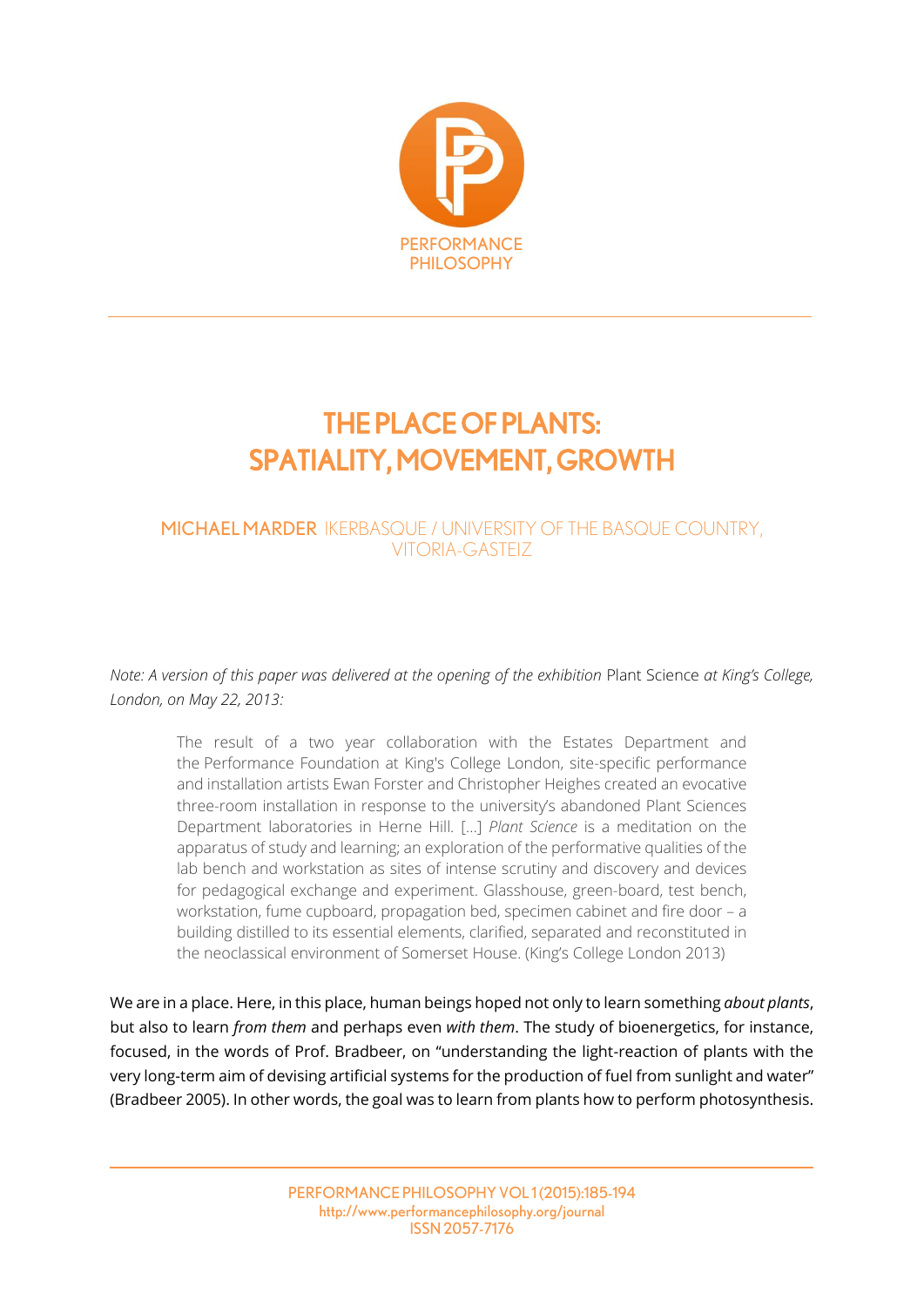But what does the expression "to be in a place" signify? The simple account by a scientist already uproots us from the "here" and throws us into the flux of time, with its long-term plans and expectations. Even if we are here, our minds are wandering elsewhere, and the bodies will follow suit soon. It will be up to that other "Plant Science," which names an art installation, to bring us back—back here—, quasi-miraculously giving the place a deeper sense and a second lease on life. The redemptive power of aesthetics does not change the fact that the "here," wherein we find ourselves, is transitory; that, for us, as for all non-sessile animals, it can become something that is "over there" as soon as we abandon the spot where we sit or stand; and that, consequently, it may be destroyed, converted into a "nowhere," without affecting us—who will survive its destruction in the core of our being. And yet, it forces us to put into perspective our relation to a place, which is, by the same token, a relation to the places between which we circulate.

That is how Hegel's *Phenomenology of Spirit* too begins, as it puts into relief the instability and selfnegation of the "here." In the ever-shifting world of "sense-certainty," every "this" supplanted by another singularity passes into "that," every "now" becomes a "then," and every "here"—an "over there." Just listen to the German master's formulation: "'Here' is, for example, the tree. If I turn 'round, this truth has vanished and is converted into its opposite: 'No tree is here, but a house instead.' 'Here' itself does not vanish; on the contrary, it abides constant in the vanishing of the house, the tree, etc., and is indifferently house or tree" (Hegel 1977, 60-1). And what if a tree were not just something "here" but the center-point of its own world with a distinct orientation toward its environment? What if it actively inhabited and organized its place of growth, which, at the same time, moulded it? In that case, the obliteration of its milieu would signify the end of a plant's world and of its life, for, unless it were transplanted by a human being, it would perish along with its "here." A plant's sense of place, mediated by sensitivity to at least fifteen environmental factors, including light, heat, gravity, moisture, etc., and their interactions, is distinct from that of the human. Before and beneath the heady phenomenology of spirit, lies an uncanny phenomenology of the vegetal.

So, we start right here, in the place of growth from which plants seem to be inseparable. We say that a plant does not move, and are confirmed in this by the Latin etymology that imbues it with the sense of "that which is enchained to a place," "that which is driven into the ground," the planted, *plantare* (Marder 2013, 56). But why should movement be limited to locomotion? Such a limitation is indeed of a relatively recent mintage. In the Aristotelian universe, "change of place" was but one of four meanings of movement, the other three being growth, decay, and change of state or metamorphosis. Now, plants not only *participate in* the non-locomotive types of movement but are also, to a great extent, *defined by* them. The Greek word for "plant" is *phuton*, "a being that grows," while decay is the underside of all finite growth. Metamorphosis is equally fundamental for vegetal life, as Goethe conveys in his influential botanical monograph, *The Metamorphosis of Plants* (Goethe 2009). There, different plant organs are theorized as a transformed (thickened, rarified, elongated, or condensed) leaf, the original building block of the plant. Of the three types of plant movement, then, I would like to concentrate on growth because it defines the activity in which plants excel the most.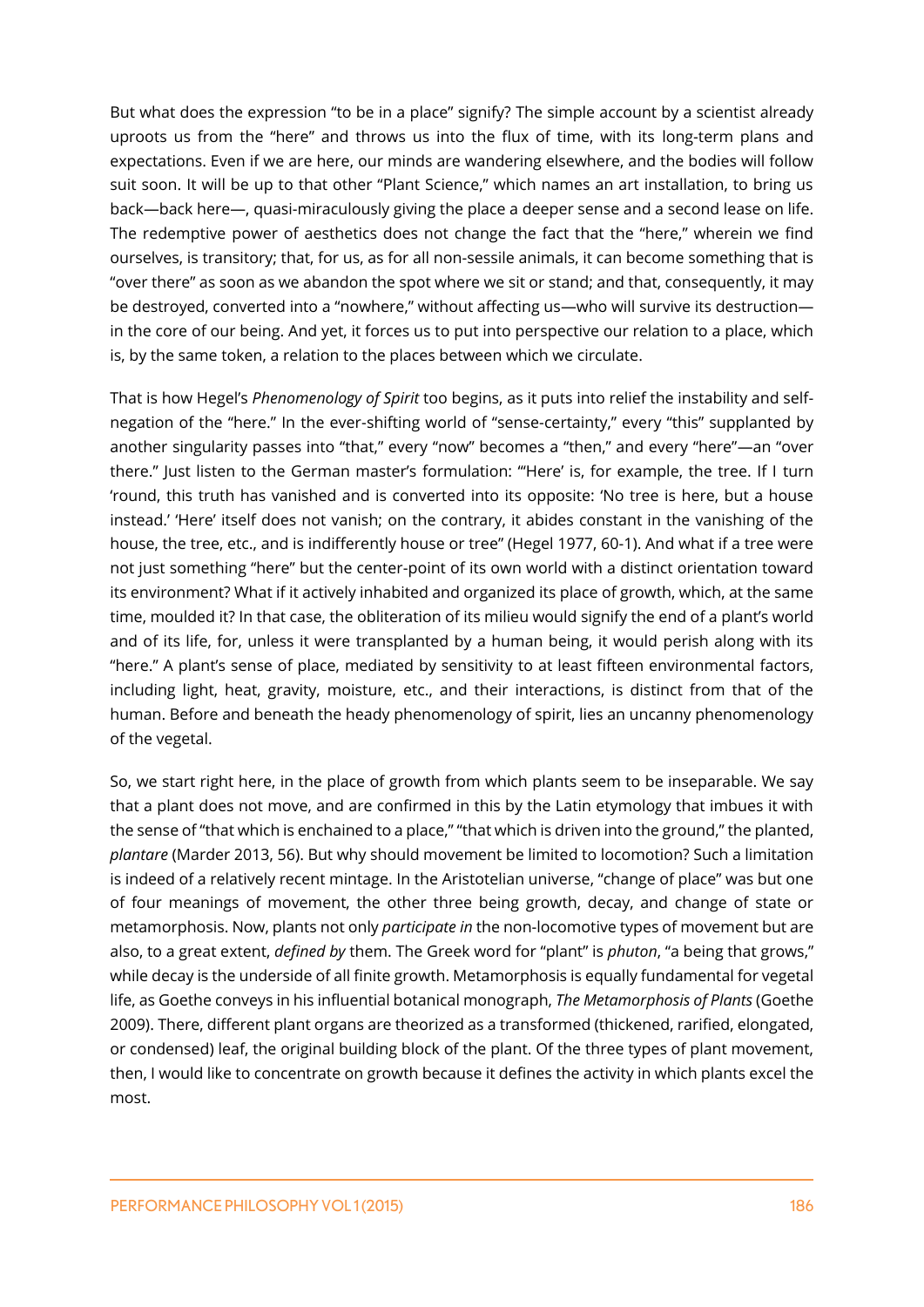In fact, "growing beings" is an apt description of plants, animals, and humans, even if, in addition to physical growth, we are also subject to experiential and perhaps spiritual maturation. The problem is that the movement of growth, especially that of the bodily variety, is largely imperceptible. We take cognizance of it usually when the nails become too long, strands of hair fall before our eyes, tree branches come to rest on top of power-lines, and grass reaches all the way up to our waists. The rhythms of growth, within and outside of us, diverge from those of human consciousness. The result is the asynchrony between our attentive gaze and the movement of plants (as well as the physiology of our bodies). It is this ontological time-lag that renders vegetal life so foreign to the vitality of animals and humans, whilst leaving us with the impression that plants are immobile.

At first glance, it appears that we have run into a dead-end, insofar as the possibility of performances inspired by plant movements are concerned. If to perform is necessarily to bestow a form, then performing growth is tantamount to performing the un-performable. Of course, much of what we know as "culture" and "civilization" depends, whether directly or obliquely, on a channeling of growth into particular directions that should ideally coincide with a consciously devised plan. Without human meddling with the vectors of plant growth, there wouldn't have been English gardens, edible apples, or Trans-Amazonian highways. Even decay—that other vegetal movement—is steered by culture: grapes are fermented in such as a way as to turn into wine; wheat, mixed into dough, is fermented to produce bread, and so on. More often than not, the cultural modes of routing growth rely on violent impositions that fail to respect the inherent tendencies of the plants themselves. The notion of economic growth is oblivious to the limits, within which quantitative increase may unfold. The disastrous footprint humans have left on the Amazon region has resulted from the attempt to tame and harness exuberant vegetal growth through unprecedented deforestation. The loss of plant biodiversity worldwide and the propagation of monocultures contravene the multiplicity and dispersion favored by the plants themselves. An aesthetic attitude to vegetal life is vital as an alternative to such impositions.

## **Performing Growth**

As I have just mentioned, performing growth is performing the un-performable. Nonetheless, it is possible to devise creative solutions that would diminish, if not overcome altogether, the time-lag between human and plant movements. Time-lapse photography can speed up the vegetal movement of growth to such an extent that its rhythms would match those of the human consciousness. Indeed, some of the earliest experiments in this photographic technique involved plants, and Aristotle's notion of growth as a kind of movement found its empirical substantiation. As a seedling germinates, for example, the elongation of its stem is accompanied by rotation around its own axis (the so-called nutational movement) (Heathcote and Aston 1970, 997-1002). Imperceptible in real time, these movements can be, to some extent, synchronized with the human perception of mobility thanks to a technological mediation that breaks down, parses out, and recomposes the temporality of our experience. The inverse process of our slowing down, on the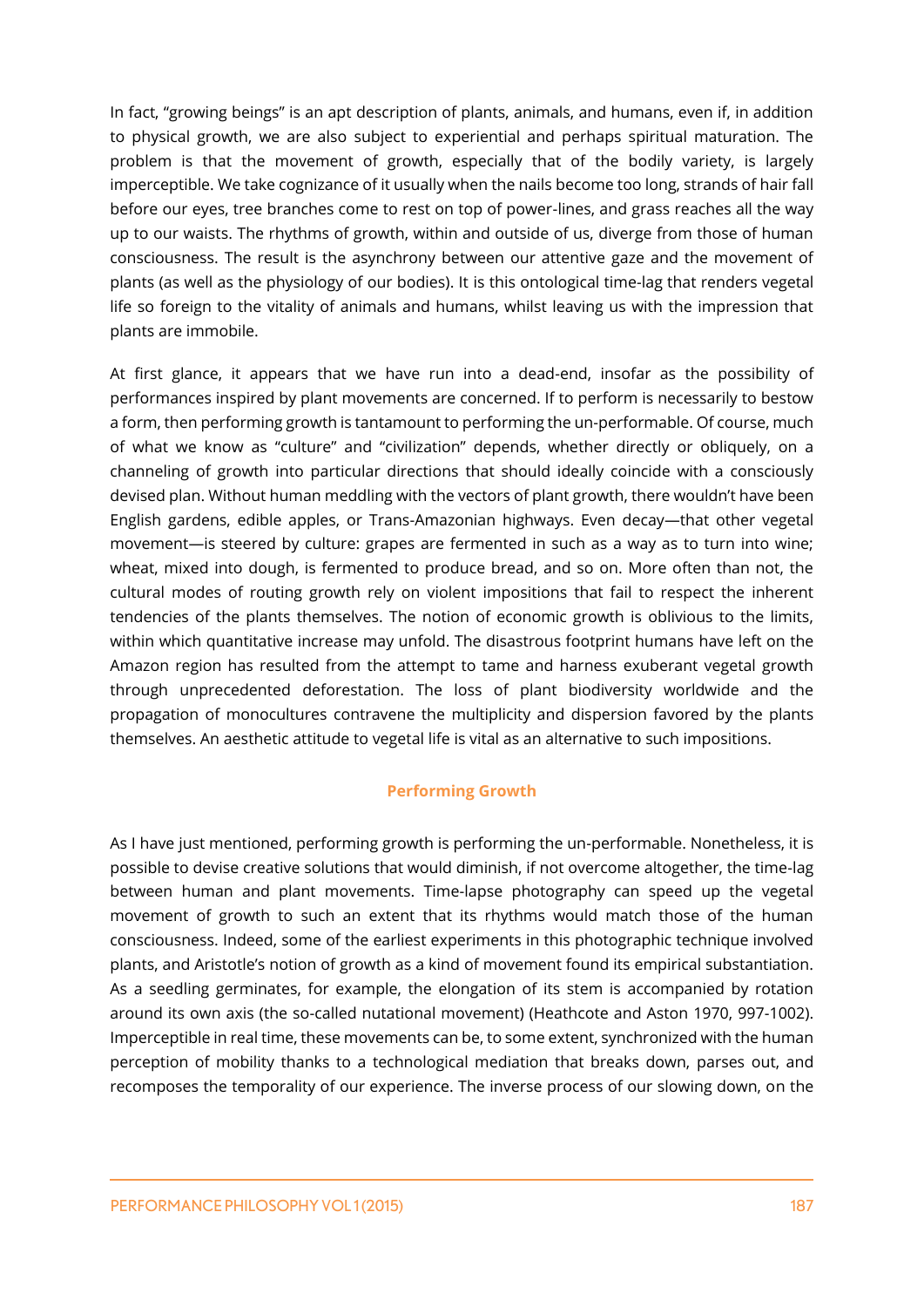other hand, will produce mixed results, as it will inevitably meet inflexible limits. Much as we wish, we cannot slow down enough to come anywhere close to the speed of vegetal growth.

Still, a filmic alteration of the plant's temporal rhythms, made to coincide with that of human temporality, is not free of the residual violence that takes place whenever alien frames of reference are imposed on a given form of life. If we are to believe Heidegger's thesis that the meaning of being is time, then denying the plant its own time amounts to robbing it of its being. So, how can art follow the movement of growth with the least possible interference, heeding the call "Follow the plants!" which Deleuze and Guattari sound in *A Thousand Plateaus* (1987, 11)?

Perhaps, instead of controlling the movement of growth, artists could literally join it, especially because, like all living beings, they already *are* it? For all his fascination with robotics and technology, this is the case with some works by the Australian performance artist, Stelarc. In his infamous piece *A Third Ear* (2006), Stelarc had a cell-cultivated ear implanted in his arm. Much like a grafted tree limb, the third ear disrupted the organismic symmetry of the other two auditory organs, as much as the functionality of this thing, "ear". It was an organ that broke free from the totalizing logic of an animal organism and, in its superfluity, gestured toward the anarchic growth of plants that proceeds by modular development, multiplying extensions without adding a new vital function. In this piece, then, the artwork was entrusted to the movement of growth, making the human performer more plant- than animal-like.

Even more pertinently, Mathilde Roussel's recent exhibition, *Lives of Grass* (2010), taught us how art can relinquish the human form to vegetal growth. The display's life-sized, anthropomorphic figures filled with soil served as the substratum for the germination of grass. As grass began to

grow, resembling hair, the figures appeared even more human. It is not difficult to guess how the display evolved thereafter. Without outside interference, the grass gradually swallowed up the human shapes it had previously outlined, and leveled down all differentiations (as it always does). For once, humans proved to be literally and conceptually lower than vegetation, which they provided with a material foundation and to which they bowed, accepting the untamable exuberance of



plant life. 25.08.79 #1 *(2010). Soil, wheat seeds, recycled metal, fabric. © Mathilde Roussel. All rights reserved.*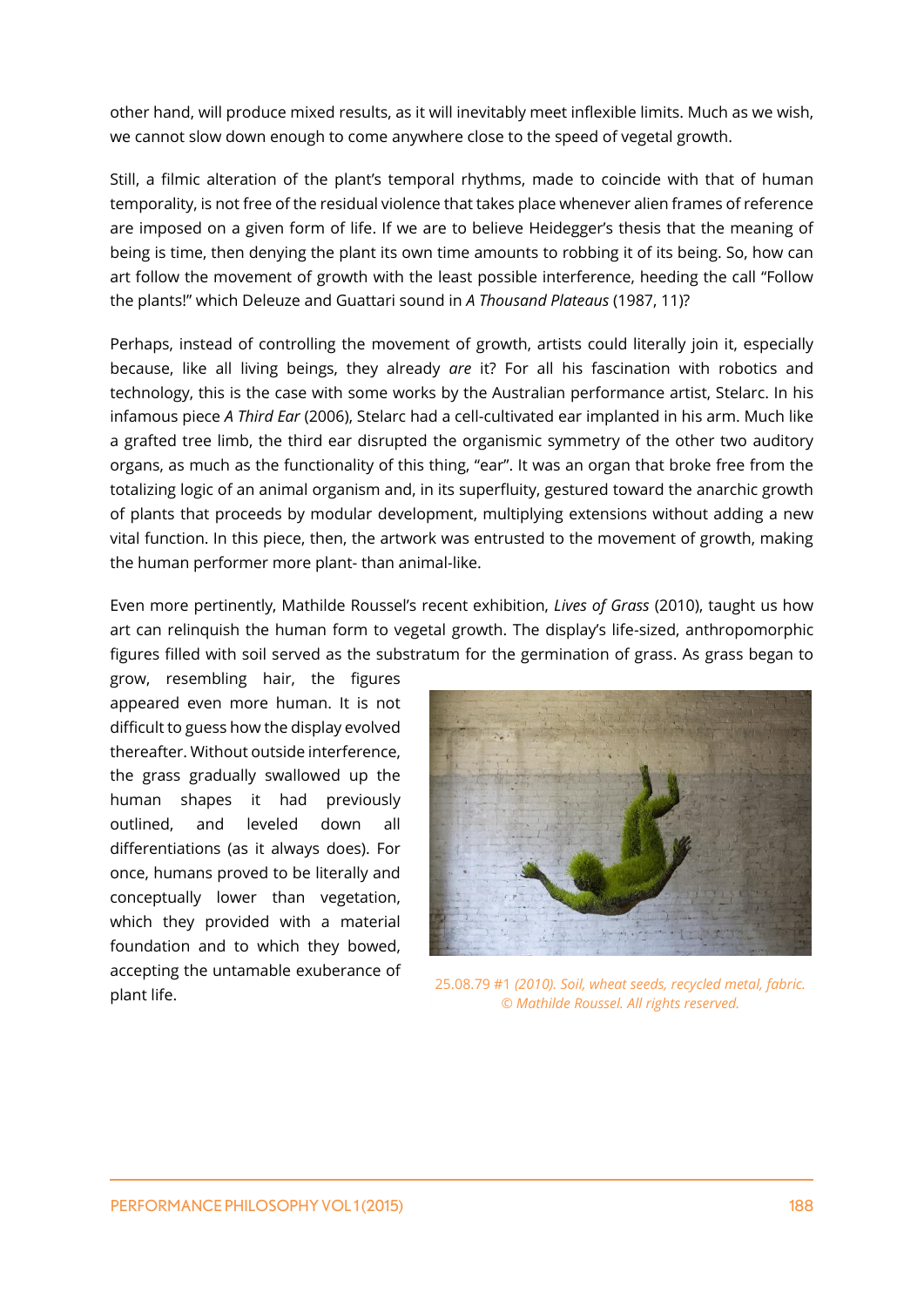

25.08.79 #1 *(2010) (detail). © Mathilde Roussel. All rights reserved.*

To be sure, some plants do move in ways that are visible to the naked eye. Venus flytrap abruptly closes its lobes if it is stimulated at least twice in a span of twenty seconds. Touch-me-not, or *Mimosa pudica*, folds its leaves by rapidly pumping water out of the cells in response to tactile stimuli. Both species are able to react in a matter of seconds, thanks to their electrical action potentials (APs), remarkably similar to the firing of our nervous system (Baluška et al. 2005, 106- 11). Stilt palms, while moving imperceptibly, nevertheless move in the sense of locomotion; by growing new stilt-like roots (hence the name), using them as support structures for the trunk, and abandoning their old roots, they get the chance to forage for light and resources in areas quite distant from the original site of their growth. As Anthony Trevawas, a pioneer of plant intelligence studies from the University of Edinburgh, explains it, the tree changes its site in response to "a spatial map constructed by the shoot" (Trewavas 2004, 353-7). In all these cases, either the timescale of vegetal behaviors or the content of that behavior (movement as locomotion) coincides with human temporality or conduct.

But let us go back to the absolute "here" of the plant. There is nothing more difficult for us than to linger patiently in the "here," without as much as fantasizing about something that lies "over there", where we are not. Heidegger, for his part, understood human existence precisely as the possibility of "being-there" (i.e, not here, despite the literal translation of existence, or *Da-sein*). By implication, he deemed other living beings, tethered to the immanence of the "here" and to pure present, to be outside the sphere of existence, which hinges on a temporal stretching between the past of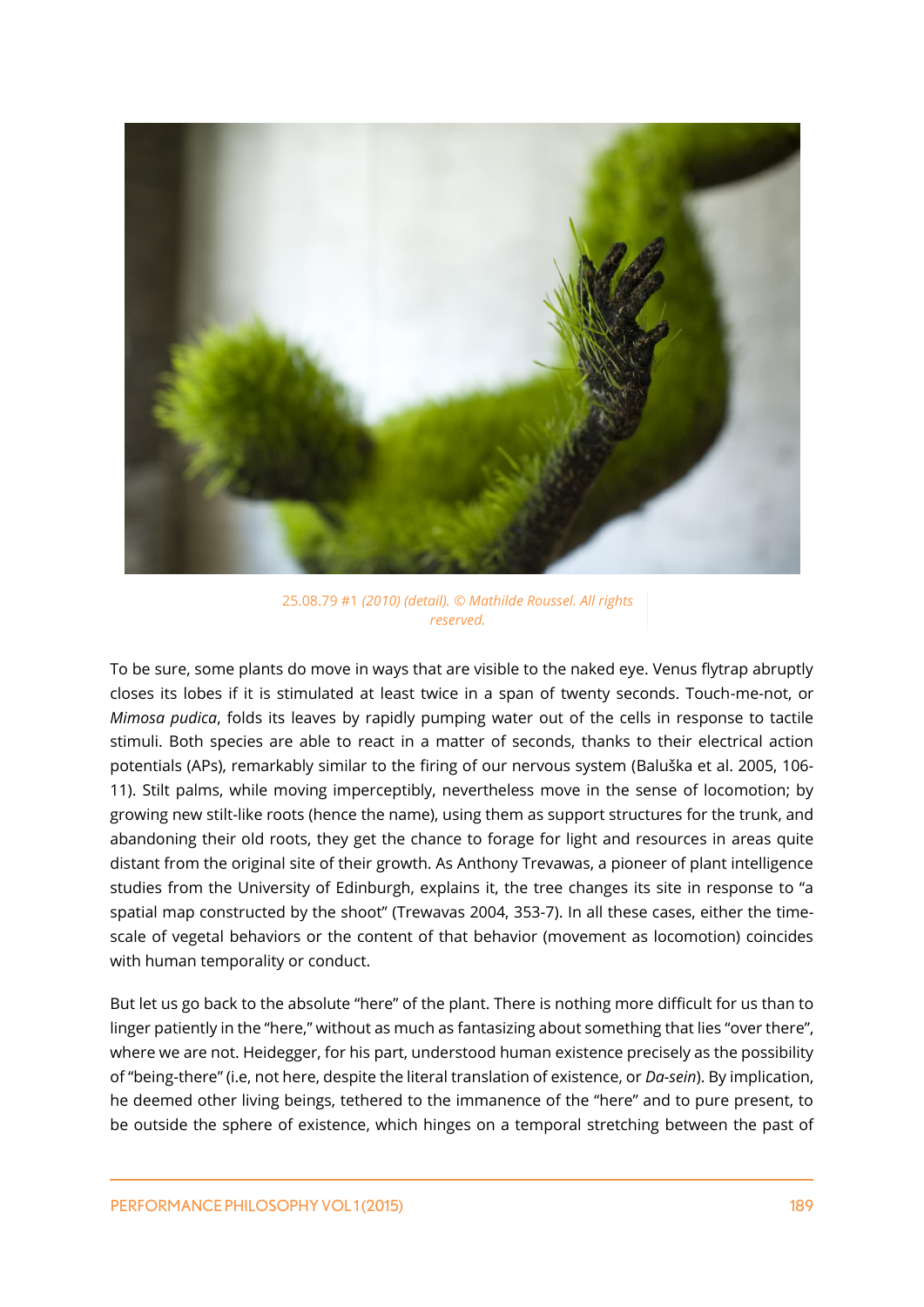thrownness and the future of projection (Heidegger 1962). The plant's relation to space—not to mention that of the animal—testifies to the problematic nature of this assumption.

What we urgently need is an elaboration on the vegetal equivalent to the existential spatiality of Dasein; that is to say, a comparative analysis of our construction of, and interaction with, lived space and a parallel construction and interaction in the case of plants. How do plants make sense of the places they inhabit?

The "here," where a seed first falls, is not homogeneous, *from the standpoint of the germinating seed itself.* After the initial rootlet is established, the movement of growth is bifurcated; it proceeds in two directions at once, stretching up and down simultaneously. Directional gravity sensing in gravitropism allows the plant to discern the difference between what is "up" and what is "down" (Morita 2010, 705-20), introducing the first orientational differentiation into environmental space, imposing a meaningful grid onto it, and transforming it into a place or a habitat. The places occupied by plants are not objectively fixed; they are inhabited, differentiated, and constructed in the course of vegetal life and development.

As the plant continues to grow, it probes and interacts with a greater and greater chunk of its environment, lighting up the space around it with the lived meaning-making activity that emanates from its very growth. That is how environmental space becomes a place of plant life. Much of this exploration entails movement at the edges of plants: the production of new shoots, the unfurling of leafs, and the traveling of sensitive root tips in underground mazes, in a quest for moisture and nutrients. "Spacers" are projected into a habitat in search of optimal feeding sites (Bell 1984, 48- 65). The contours of a place change in keeping with the dynamism of growth, as the plant extends its reach further both vertically and laterally. If anything, the vegetal sense of space is richer than ours, to the extent that plants conduct, so to speak, a double life, above and below ground-level.

It is worth pointing out, however, that the experience of the world from the standpoint of sessile beings—whether animals or plants—has its own peculiarities, compared to the world sensed from the perspective of mobile organisms. Aside from the stretching of spacers and roots that direct themselves towards whatever they seek, the plant does not come out to meet the world outside the locale where it grows. Instead, the world comes to it: a squirrel climbs a tree branch, a child extends her hand to pluck a flower, and so forth. That is why plants had to develop an elaborate array of biochemical signals, defenses, and adaptations that respond to whatever happens in their vicinity. What seems to be a reactive behavior is a key feature of sessile being-in-the-world.

I have already noted, with reference to the work of Anthony Trewavas, that plants also actively gather information about and construct the equivalent to what we call "the cognitive maps" of their environment (Trewavas 2003). A baroque proliferation of vegetal extensions is meant not only to capture the greatest possible amount of solar energy, but also to get the most multifaceted view of the surroundings imaginable**.** Modular development, replicating the same plant structures (such as branches and leaves), ensures that each plant has a number of "green antennae" constantly monitoring the environment. What, to us, appears to be a redundancy, is, for the plant, a way to be in touch with, if not to be attentive to, the place of its growth. Plants grow in contiguity with, not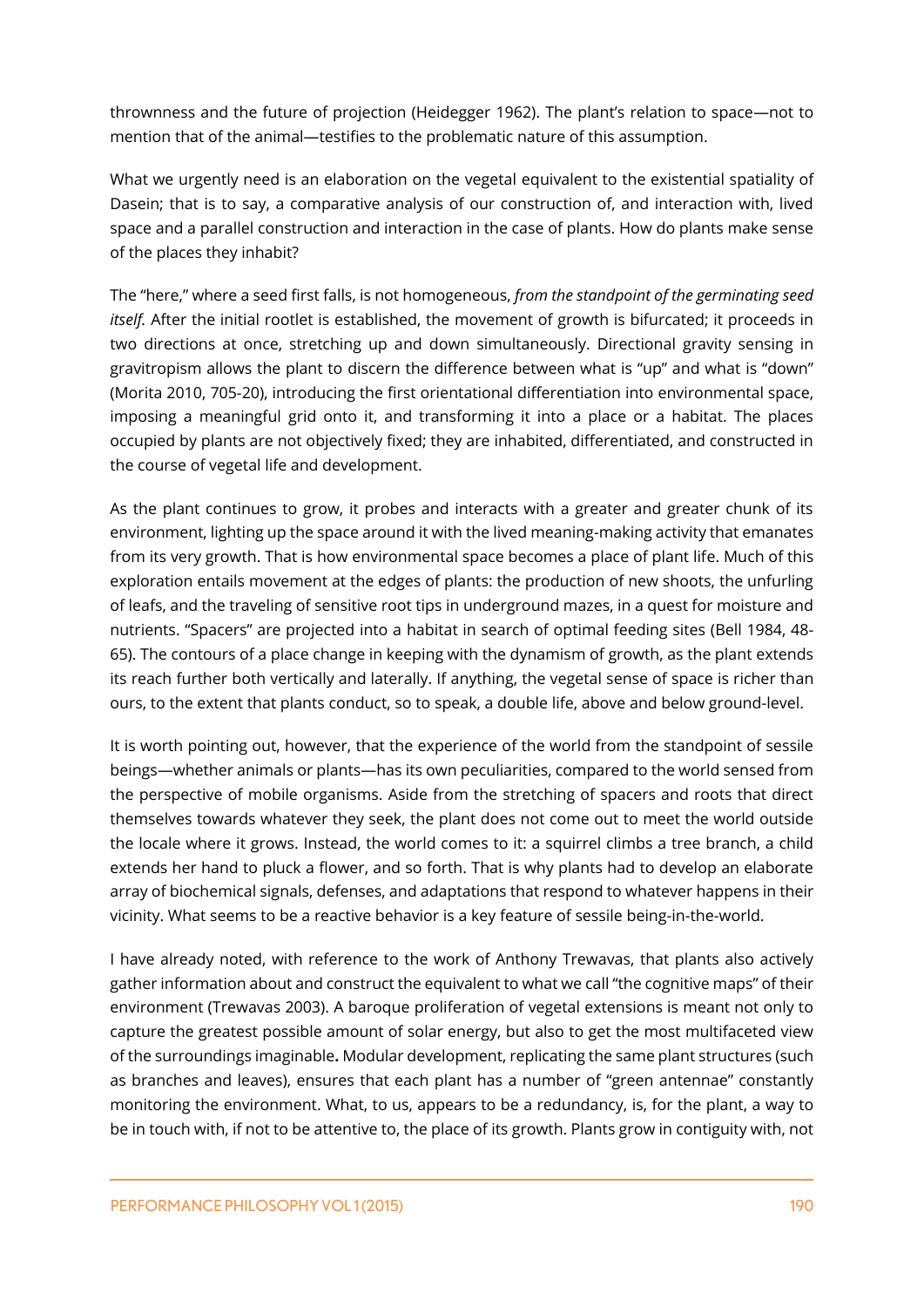against, their environmental niches. They have nowhere to run away to or hide, which is why an ongoing assessment of dangers and challenges is all the more indispensable for them. As I put it elsewhere, "[a] rooted mode of being and thinking is characterized by extreme attention to the place and context of growth and, hence, sensitivity that at times exceeds that of animals" (Marder 2012, 4).

Let us not run ahead of ourselves, however. Why not accompany the movement of growth from the beginning, or even before it commences? The initial throw of the seed may be quite random. It is a throw of the dice *par excellence*, as it is far from certain that the seed would land on the right kind of soil, would have enough moisture to germinate, would be subject to optimal temperatures needed for growth, etc. But we are not the only ones who throw or sow seeds; in doing so, we repeat an operation of the plants themselves. Releasing pollen, for instance, and commending it to the mercy of wind or insects, they throw themselves out without any guarantee of success**.** That, too, is a mode of plant movement: catching a ride on airflows or on the wings of a honeybee. That is how the plant dreams up its elsewhere—an unknown "over-there," often far from the "here" of its growth—a destination it might never reach. Of course, it throws only a part of itself, the part that is perhaps inessential, while we are thrown into existence in the totality of our being, as Heidegger would retort. Fair enough, but this observation does not invalidate the opening of a vegetal escape route from the straightjacket of sheer immanence. The plant's throw may yield a prototype for all existential thrownness, which could happen absurdly, "for nothing."

While the beginning of growth is oft-times alleatory, there is nothing haphazard about its ongoing patterns. Having received various types of information about the surroundings, the plant deliberately *places* new leaves and shoots in the most advantageous spots, as Richard Karban relates in his take on plant behavior (Karban 2008, 728). The investment of energy that goes into this endeavor is so high that it can literally be a matter of life and death; especially in environments with little resources, the plant's decision on the exact site of new growth—the decision that arises at the intersection of over fifteen environmental stimuli in plant signal processing—does not leave much margin for error. From our phenomenological vantage point, we might say that the mapping of space and the deliberate *placement* of new leaves and shoots allow the plant to forge (construct and construe) the place of its growth, meaningful (and, hence, livable) from its unique standpoint and physical position.

We now have a rough idea of what the place of plants (which is also a place *for them*, interpreted *by them*) looks like. Even so, we cannot put ourselves in this place, much less perform whatever happens in it, since we cannot put ourselves in the plants' shoes, or, better, their roots. Such a supplanting of the plant would be quite undesirable, since it would only project the human onto another form of life, often deemed to be *the* other form of life, or even the other of life in its fullest and highest manifestation. Having said that, we can attempt a certain performative approximation to the phenomenology of the plants themselves. This is where the arts can lead the way, broadening the limits of our theoretical imagination and helping us to explore the unique place of plant life. For, isn't attempting the impossible and imagining other worlds the highest vocation of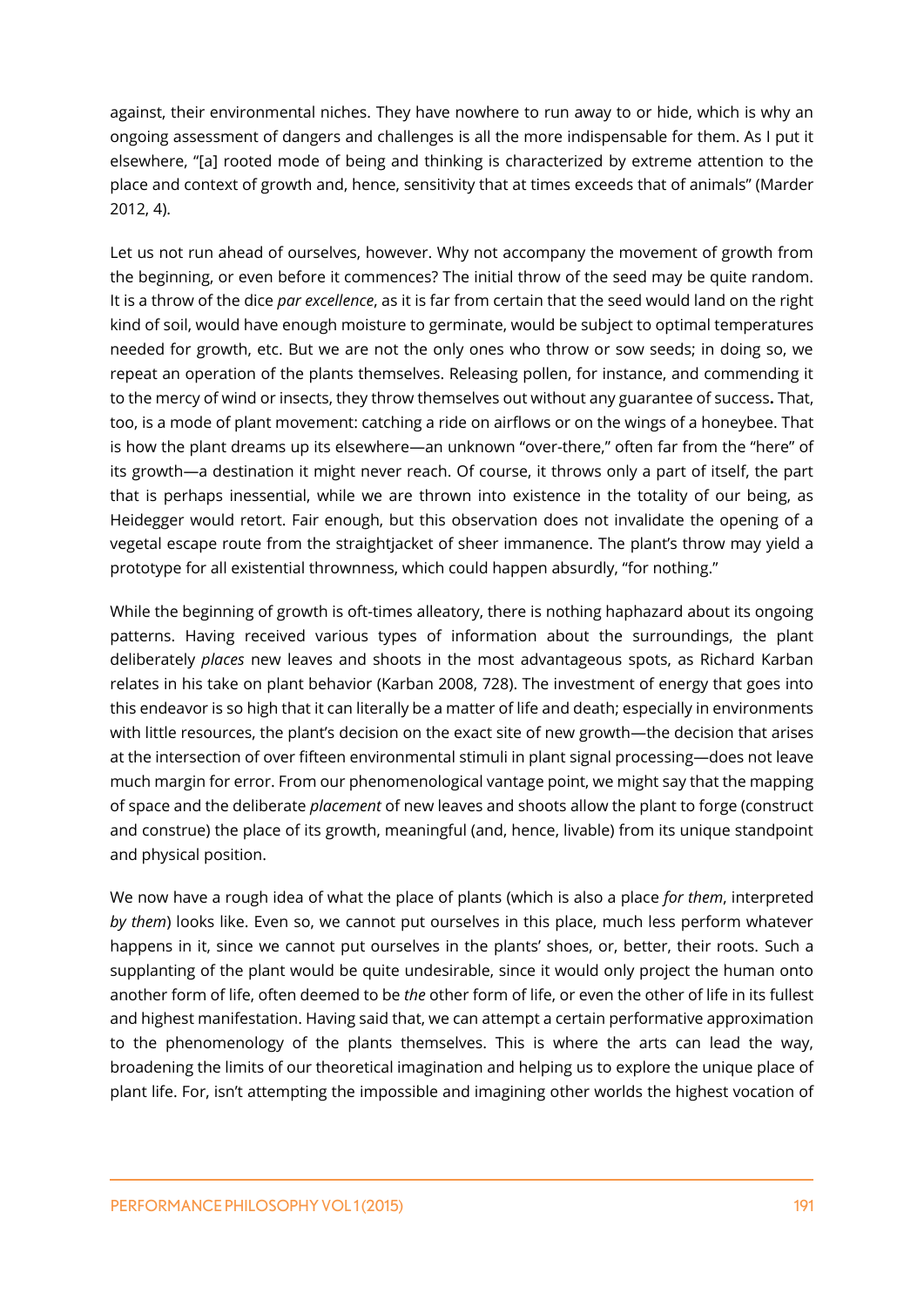art? So, I put this forth as a challenge to those artists and performers who would dare at the very least to include the spatiality, movement, and perspective of the vegetal in their work.

The inclusion of the vegetal in artistic work does not imply a mere representation of plants. This commonsense approach inevitably reduces that which is represented to an object of contemplation, robbing it of its anonymous, a-cephalic, strange subjectivity. As an alternative, we can tease out, aesthetically, the vegetal heritage in us, the permutations of both physical and sublimated growth in human beings, the fleeting sense of our own plant-hood.

Mathilde Roussel has already gestured in this direction in her *Echology* (2013). Here, parts of the plant world, contained in glass jars, are recoded and re-grafted onto the human body. For instance, a vessel containing tree bark is labeled "SKIN," another containing dry twigs bears the inscription "BONES," while yet another, holding grass, features the word "HAIR." With some variations, these echoes of the plant in the human crop up throughout the history of philosophy. For instance, Hegel considered our skeletal structure to be a trace of the inorganic world, coexisting in a dialectical tension with the flexible animal tissues that surround and conceptually negate it. Apparently inessential, superficial, open-ended in their growth—hair and nails, fur and feathers, were similarly conceived by the German philosopher on the model of vegetal proliferation. As he writes in his lectures on aesthetics: "The real seat of the activities of organic life remains veiled from our vision;



Echology *(2012). Dew, milk, sap, branches, bark and grass. © Mathilde Roussel. All rights reserved.*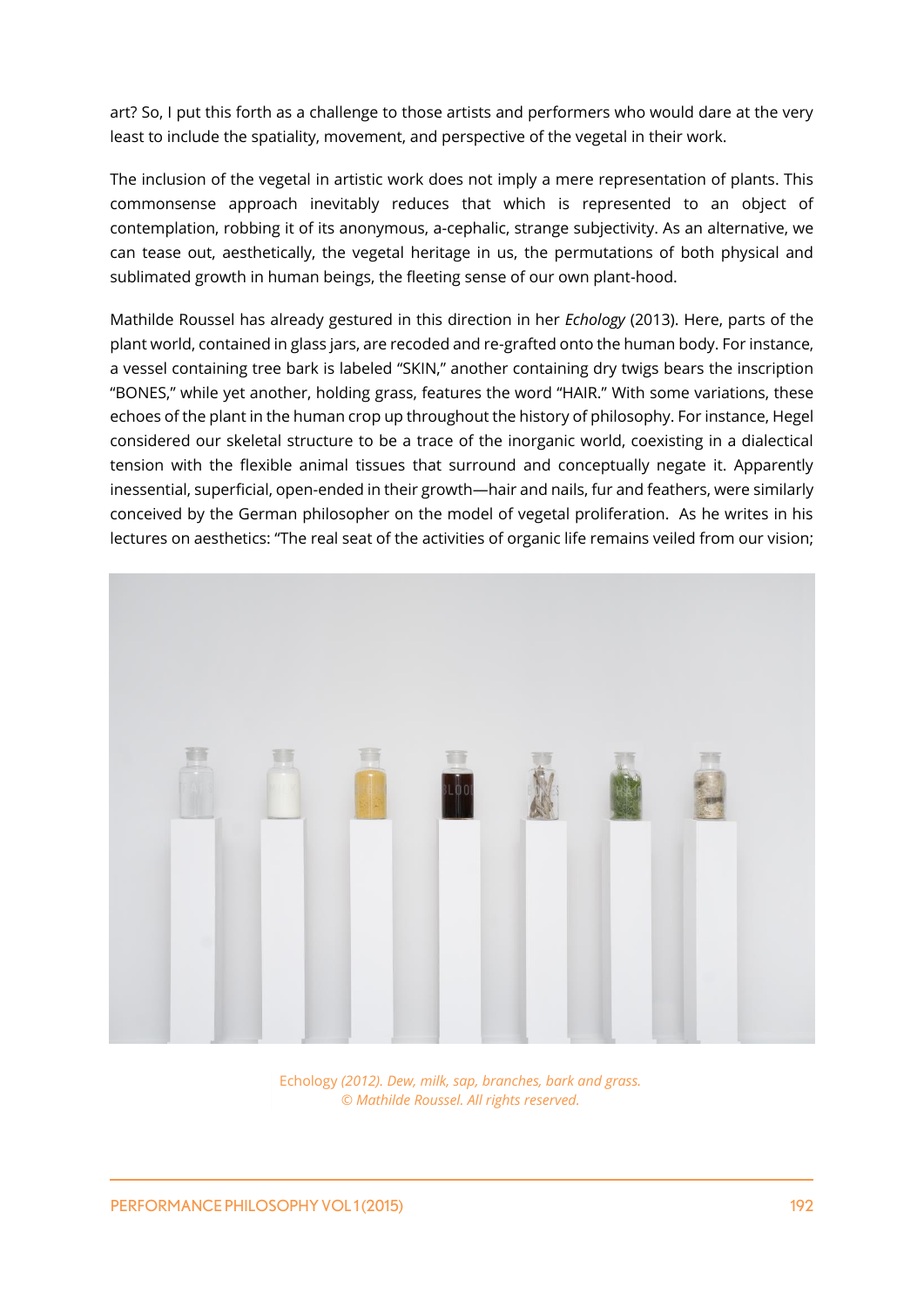we see only the external outlines of the animal's shape, and this again is covered throughout by feathers, scales, hair, pelt, prickles, or shells. Such covering does belong to the animal kingdom, but in animals it has forms drawn from the kingdom of plants" (Hegel 1998, 145). Such is the semantic matrix, with which Roussel's work is in a constant dialogue.

In addition to engaging with the products of growth, artists can plug their work into the process of growth, broadly understood as a striving. What would it mean for a performance, or for another artistic practice, to strive like a plant in all directions at once, excessively, and with the utmost spatial or corporeal attention paid to every inch of the place where it unfolds? Where is the border between concentration and scattering here? And how can we first throw ourselves into such a performance or creative act, the way a seed is sown without any guarantee that it would germinate? What would need to be set up for this kind of performance to grow, to extend its reach, while remaining rooted in the context wherein it first cropped up? What would its modular self-

complication or self-replication in this place, which I have provocatively analogized to the Baroque, entail? And how, if at all, would it engage with the plants themselves?

I leave these questions suspended. We have already moved too far beyond this place, the "here" where we are. It is time to come back and to abide in everything that, despite all odds, Plant Science has made possible once again. This time is the time of grace, gifted to us and to this



place by art. Echology *(2012) (detail). © Mathilde Roussel. All rights reserved.*